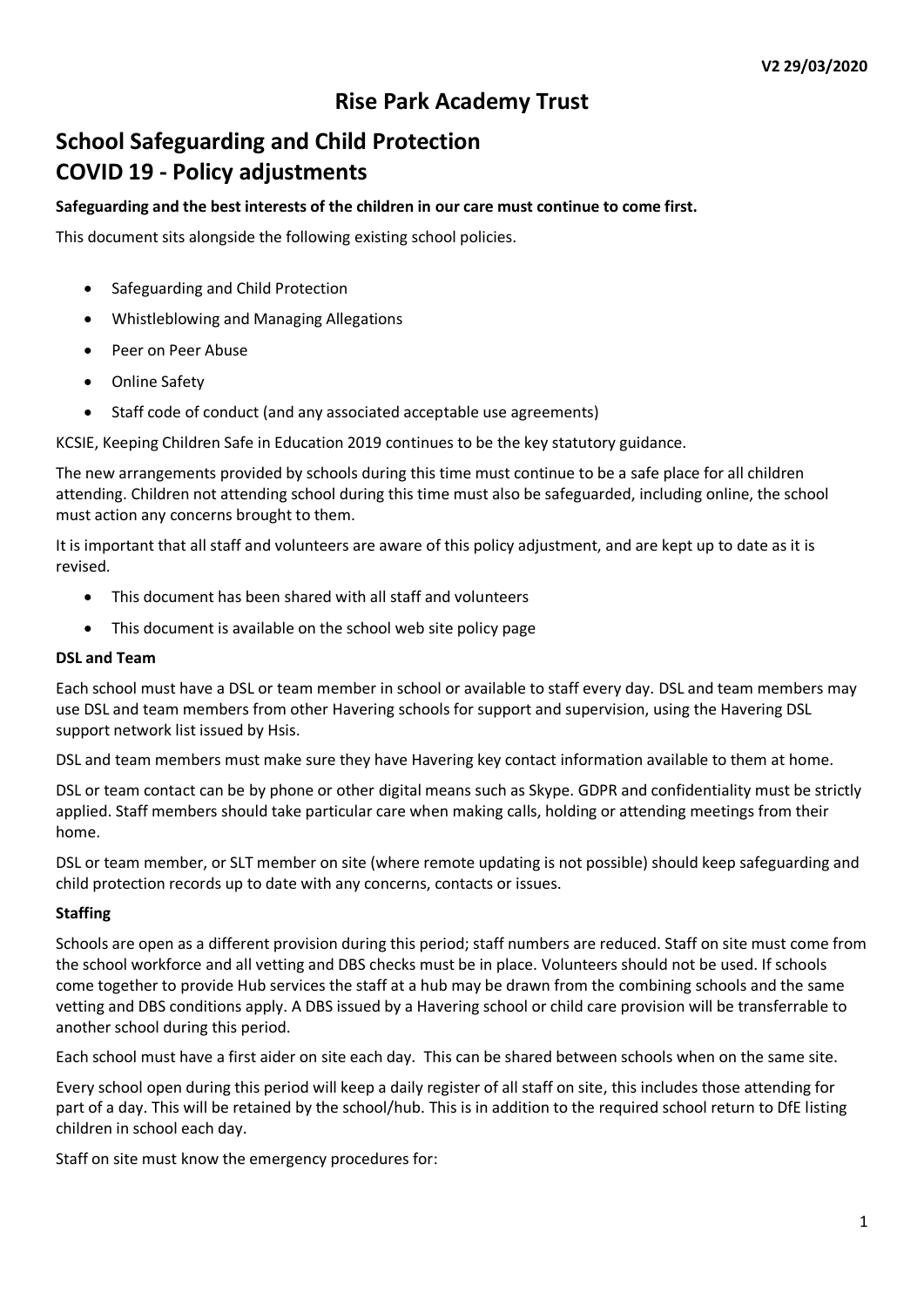- Fire evacuation although staff and pupil numbers are low the lists of those on site should be on hand to check
- Site evacuation schools should check that their external place of refuge is still available. This would be a very unusual and exceptional circumstance, but a place of safety should be identified.
- Internal lockdown staff and children are likely to be spending time in an area of the school that is not as familiar to them. Staff should identify internal locations where they could seek safety with the children in the event of a lockdown.

## **Safeguarding and Child Protection record keeping**

If children move from their school to a hub provision at another school the DSL/team member should contact the DSL/team member at the Hub school to make them aware of a current safeguarding/child protection case, and ensure contact details for the child, family and professionals working with the child are shared. If appropriate parts of the CP record should be shared with the DSL/team at the Hub school. Confidentiality must apply. When schools reopen all records from a Hub school must return to and be incorporated into the main child protection record at the host school and DSL to DSL briefing meetings will ensure a clear handover for each child where there has been ongoing or new concerns during this period. The Hub school should not retain any record for children other than their own.

#### **Safeguarding and Child Protection processes**

MASH, Social Care and LAC team have issued revised arrangements

# **MASH**

All referrals will be responded to as usual. Partners are not physically located in the MASH and are be working together but remotely.

#### **Social Care operating protocol COVID 19 (extract)**

This protocol will be reviewed on a daily basis and will be subject to change.

**Core response team**: There is a Social Care core team available each **day** to respond to statutory requests for services – CIN / CP / LAC. This will be at least 8 social workers, with an additional 8 staff in reserve.

**Statutory meetings:** All meetings should be undertaken by skype video conferencing where possible to avoid physical contact.

**Visits to children:** Where Looked after Children are placed 20 miles or more, social workers and their managers will make the determination whether a skype call (or similar) may be more appropriate at the time of the scheduled visit. Social Care will review this weekly to ensure children are appropriately safeguarded and their welfare needs are met.

Children on CP plans / CIN / LAC have been RAG rated according to risk and need. Frequency of visits and telephone / skype are being agreed by the team.

**Responding to Child Protection enquiries:** Responding to S.47s this is business as usual.

# **Child Protection Conferences and Looked after Child reviews (LAC) (Extract)**

**Conduct of Conferences:** Minimise meetings and unnecessary direct contact. Chairs will invite professionals, parents and the Minute taker to join the Conference by telephone call or Skype, which will be pre-arranged by the Chair and Business Support Officer (BSO). The Chair will make the decision whether to hold one virtual meeting or several over no more than 3 days to obtain the views of the parent(s) and professionals.

**Conduct of Looked after Reviews:** Aim to hold LAC reviews but it will be a paper review utilising conference calls / Skype with professionals, carers, families and child (ren).

This may not take place in one meeting but several over no more than 3 days. Attempts will be made by the Independent Reviewing Officer (IRO) to speak with the child via skype / telephone dependent on their age, maturity and capability.

IROs will schedule the next LAC review in line with statutory expectations with a view to when the crisis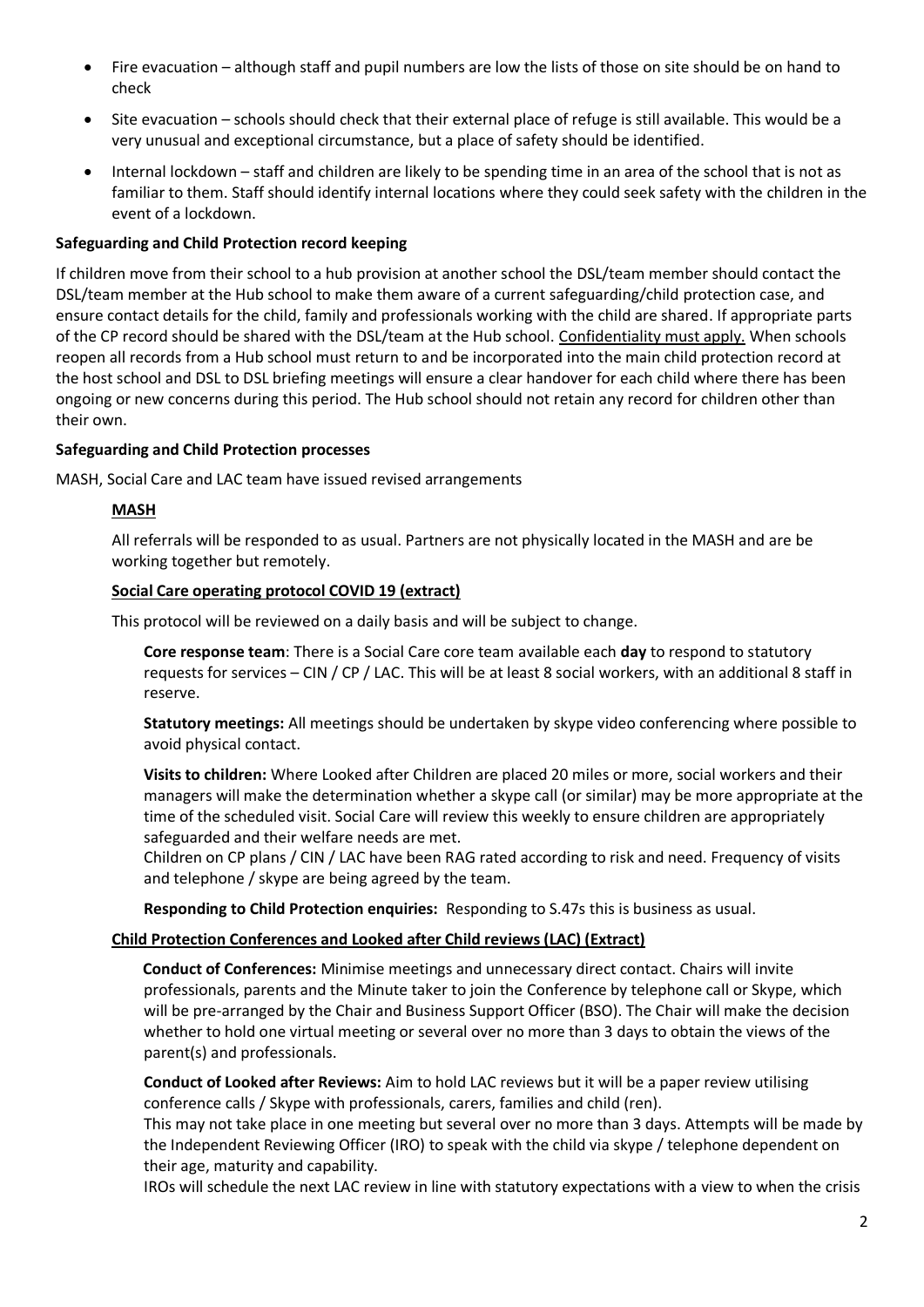has subsided, at the earliest date, consideration is given on the merits of the review date being brought forward to allow for a full and more comprehensive review can be undertaken.

# **Keeping in touch with vulnerable children not in school**

Vulnerable children, those with a social worker, not in school should be contacted on a daily basis. This can be by phone or skype for example. This keeping in touch calling could be undertaken by DSL/Team/Pastoral staff who are working from home.

Planned visits to children will alter over time and will be affected by Government requirements for everyone to remain in their homes.

Additional vulnerable children, identified by the school, should be individually risk assessed to decide on type and frequency of contact.

Contact details for parents and carers, and additional emergency contact numbers should be kept up to date.

# **Schools working in clusters or hubs**

The school acting as a hub must

- continue to provide a safe environment
- ensure incoming staff have been appropriately checked DBS is transferable, the HT or SLT of the partner school must provide written assurance that recruitment and vetting procedures have been followed for all staff working at the hub.
- For incoming children have access to the child's
	- o EHC
	- o CiN or CP plan
	- o PEP for LAC
	- o Social worker details

#### **Reporting concerns about children (face to face or via phone, skype or similar)**

All staff, in school or working from home must understand how to raise a concern. This should be immediate reporting to the DSL / Team using existing school processes. Staff could (face to face or digitally)

- Talk to a DSL/Team member if they are in school
- If DSL/team are not in school go to the SLT member in school; additionally contact the DSL or team member by phone, skype or similar
- Use counselling / pastoral / Thrive / ELSA practitioners to support a disclosure in school if the DSL/team are not on site.

In school safeguarding and child concern procedures remain the same unless the DSL and team have identified process changes needed during this period to ensure concerns can be raised and logged in school and from home. Any changes to process will be communicated with all staff, in writing. The school will check to make sure all staff have read and understood the process change.

All types of risk and harm will sadly continue, it is important that COVID 19 does not overshadow and stop staff from seeing harm and identifying and raising concerns.

If a school is informed through disclosure or second hand information that peer on peer abuse is alleged, the safeguarding process must be followed.

#### **Reporting concerns about adults working with children**

Whistleblowing and Managing Allegations processes must continue to be followed if there are any concerns about the conduct or behaviour of an adult in a school/Hub or online. If the Headteacher of the school/Hub cannot be contacted the concern can be taken straight to the LADO. If the concern is about the Headteacher of the school/hub this should be taken straight to the LADO.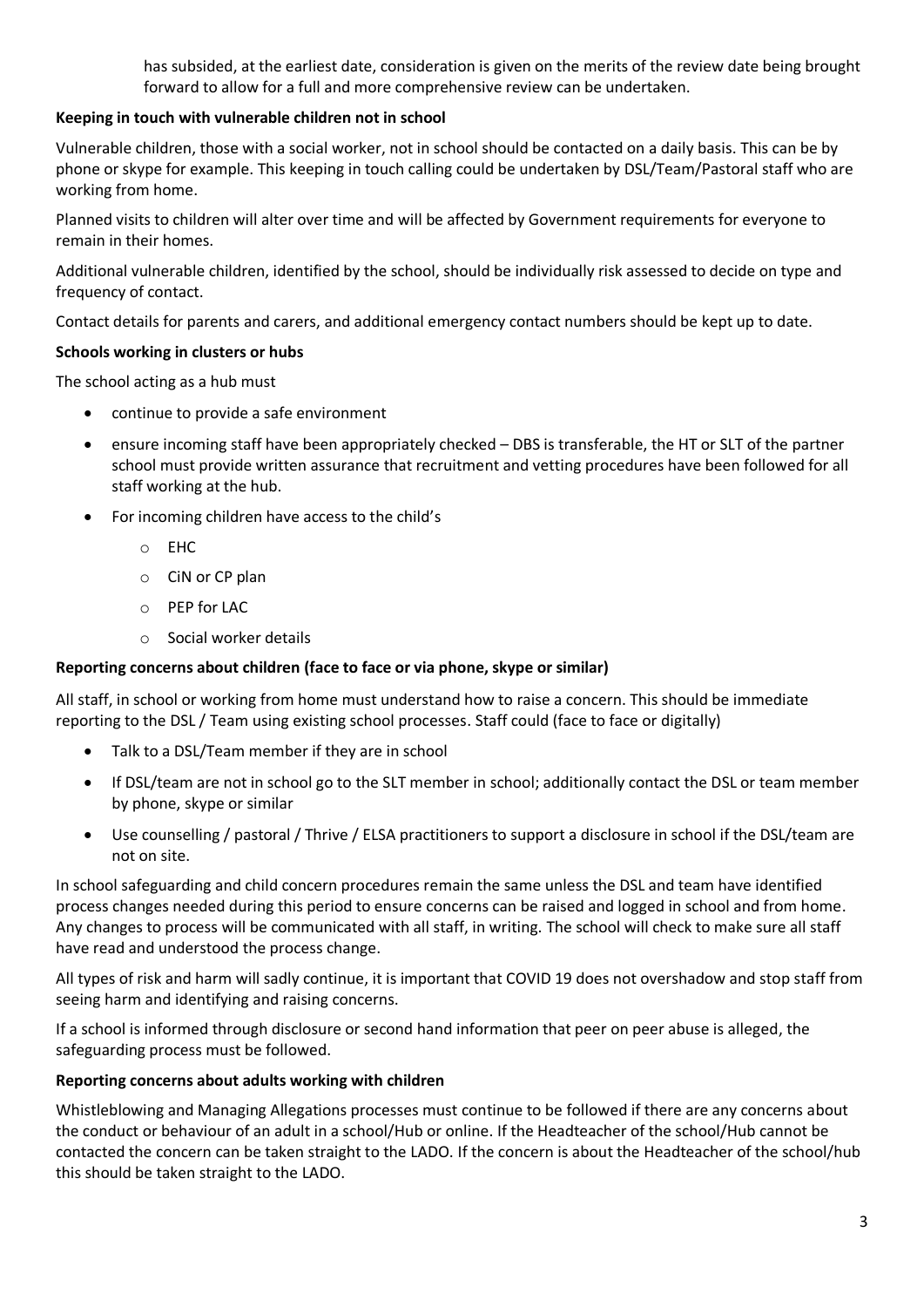## **DSL Training, Staff Training, Interim induction arrangements**

The required DSL and team training every 2 years may lapse during this period of school closure. The DSL and team must ensure they have opportunities to keep up to date with risks and issues. This may be through safeguarding newsletters or online training. Training can be updated when schools open and face to face DSL and multi-agency support becomes available again.

Current staff will have attended at least annual whole school training or in year catch up events as part of induction or return to work. If new staff are taken on during this period they should read KCSIE part 1 as part of their induction. Online training opportunities may be used to supplement induction.

## **Mental Heath**

Where the school provides support for children of critical workers and vulnerable children on site and at home, appropriate support for their mental health and well-being should be in place, this can be an extension of the existing provision in the school. It may, for example, be delivered in school, over the phone or from specialist staff or support services.

#### **Key contacts, national and local guidance**

- **School key contacts** DSL and Team - Rebecca Mc Clean, Mark Ammon, Karen Palmer, Laura Carter
	- **MASH Team**  01708 433222 (day) 01708 433999 (night) [tmash@havering.gov.uk](mailto:tmash@havering.gov.uk) <https://my.havering.gov.uk/Pages/OnlineForms/Multi-Agency-Referral-form.aspx#Information>
- **LADO**

Lisa Kennedy [lado@havering.gov.uk](mailto:lado@havering.gov.uk) 01708 431653

- **Havering CAD team** Social Care: CADDuty - [CADDuty@havering.gov.uk](mailto:CADDuty@havering.gov.uk) Education: SEN - [Sen@havering.gov.uk](mailto:Sen@havering.gov.uk)
- **Havering Virtual School** Headteacher **–** Anita Stewart – anita.stewart@havering.gov.uk

# • **Hsis Safeguarding Team** Penny Patterson - [penny.patterson@havering.gov.uk](mailto:penny.patterson@havering.gov.uk) 01708 433829 Michelle Wain - [michelle.wain@havering.gov.uk](mailto:michelle.wain@havering.gov.uk) 01708 431650 Carol Rockey – [carol.rockey@havering.gov.uk](mailto:carol.rockey@havering.gov.uk) 01708 431651

- **Online Safety** Amanda Jackson – [Amanda.jackson@havering.gov.uk](mailto:Amanda.jackson@havering.gov.uk) Dave Smith – [dave.smith@havering.gov.uk](mailto:dave.smith@havering.gov.uk)
- KCSIE Keeping Children safe in Education 2019 <https://www.gov.uk/government/publications/keeping-children-safe-in-education--2>
- DfE Coronavirus (COVID-19): safeguarding in schools, colleges and other providers [https://www.gov.uk/government/publications/covid-19-safeguarding-in-schools-colleges-and-other](https://www.gov.uk/government/publications/covid-19-safeguarding-in-schools-colleges-and-other-providers/coronavirus-covid-19-safeguarding-in-schools-colleges-and-other-providers)[providers/coronavirus-covid-19-safeguarding-in-schools-colleges-and-other-providers](https://www.gov.uk/government/publications/covid-19-safeguarding-in-schools-colleges-and-other-providers/coronavirus-covid-19-safeguarding-in-schools-colleges-and-other-providers)
- DfE Coronavirus (COVID-19): guidance on vulnerable children and young people [https://www.gov.uk/government/publications/coronavirus-covid-19-guidance-on-vulnerable-children-and](https://www.gov.uk/government/publications/coronavirus-covid-19-guidance-on-vulnerable-children-and-young-people/coronavirus-covid-19-guidance-on-vulnerable-children-and-young-people)[young-people/coronavirus-covid-19-guidance-on-vulnerable-children-and-young-people](https://www.gov.uk/government/publications/coronavirus-covid-19-guidance-on-vulnerable-children-and-young-people/coronavirus-covid-19-guidance-on-vulnerable-children-and-young-people)
- DfE Mental Health and Behaviour in schools <https://www.gov.uk/government/publications/mental-health-and-behaviour-in-schools--2>